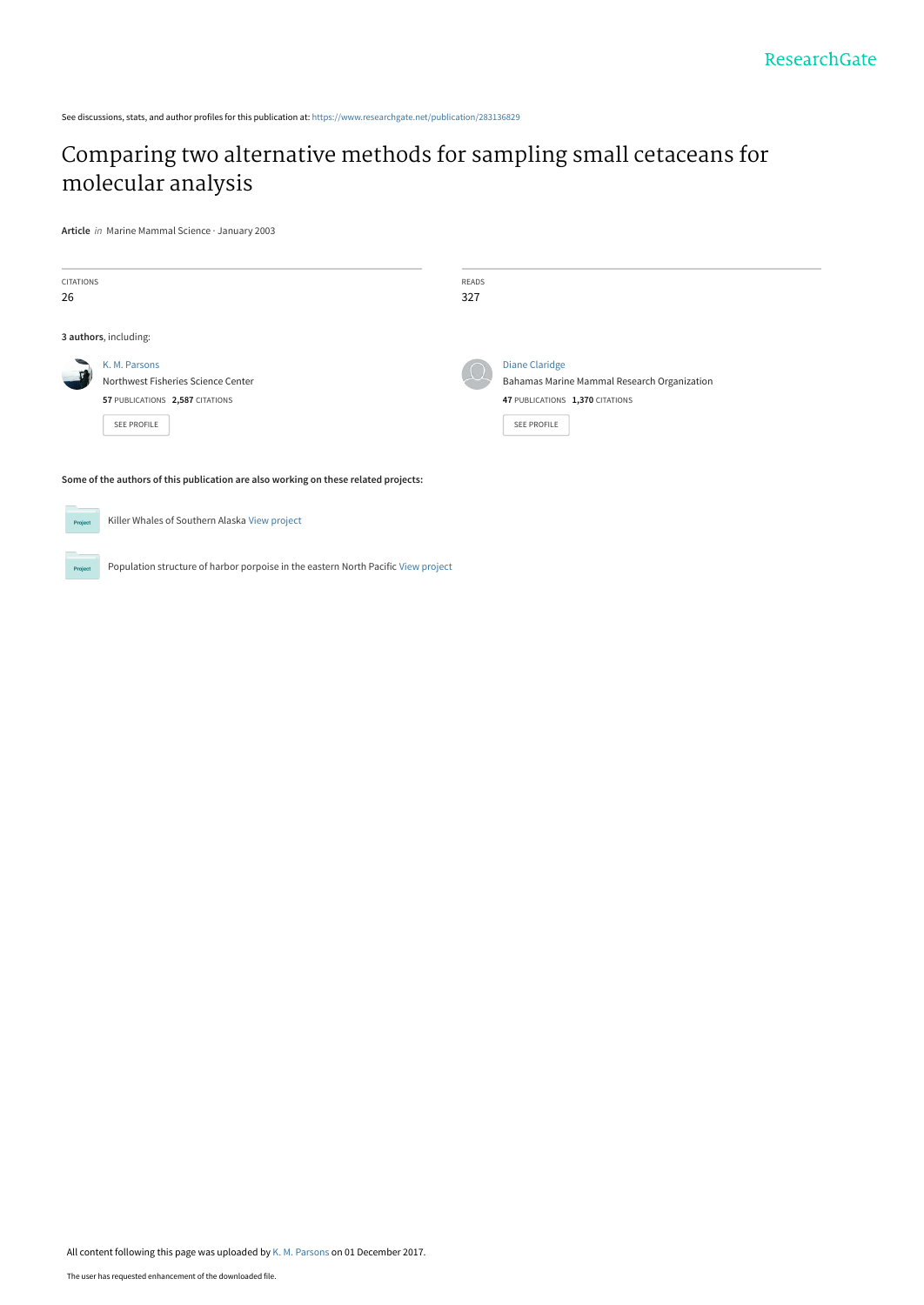MARINE MAMMAL SCIENCE, 19(1):224-231 (January 2003) *0* 2003 by the Society for Marine Mammalogy

# COMPARING TWO ALTERNATIVE METHODS FOR SAMPLING SMALL CETACEANS FOR MOLECULAR ANALYSIS

K. M. PARSONS

J. W. DURBAN

Lighthouse Field Station, University of Aberdeen, Zoology Department, George Street, Cromarty, Ross-shire, IV11 *8YJ,* United Kingdom and Bahamas Marine Mammal Survey,

P. 0. Box AB20714, Marsh Harbour, Abaco, The Bahamas E-mail: k.m.parsons@abdn.ac.uk

## D. E. CLARIDGE

Bahamas Marine Mammal Survey, P. 0. **Box** AB20714, Marsh Harbour, Abaco, The Bahamas

During the last decade, non-destructive tissue sampling has been increasingly used to support the conservation and management of cetaceans. Biopsy sampling has permitted remote collection of small cores of skin and blubber to address questions on population size and structure, toxicological burdens, and feeding ecology for both large *(e.g., Brown et al. 1991, Palsbøll et al. 1991, Barrett-Len*nard *et al.* 1996) and small (e.g., Weller *et al.* 1997, Fossi *et al.* 2000) cetaceans (see Bearzi 2000 for review). Concern about the possible disturbance and physical impact caused by biopsy sampling has led to the development of less-invasive methods of tissue sampling *(e.g., Harlin et al. 1999, Parsons et al. 1999)*. However, the relative success of these alternative sampling approaches has not been examined. Here, we provide a direct comparison of the success and cost effectiveness of invasive and non-invasive methods for obtaining tissue samples from free-swimming bottlenose dolphins (Tursiops truncatus).

Tissue sampling was conducted from June to October, 1998-2000, in the NE Bahamas. Our objective was to obtain tissue samples for use in molecular analyses from known individuals using both remote biopsy sampling and collection of dolphin feces. Skin and blubber biopsy samples were obtained using the pneumatic darting system described in Barrett-Lennard et al. (1996). This system uses a variable-power dart projector (Pneudart Inc., Model 196) to deploy a lightweight, hollow aluminum dart body terminating with a nylon "stopper" and a stainless steel biopsy tip. Darts were modified for use on subtropical bottlenose dolphins by decreasing the tip length to limit the depth of penetration to 17 mm (based on ultrasonically measured skin/blubber thickness of bottlenose dolphins in Sarasota Bay, Florida.<sup>1</sup>)

<sup>&#</sup>x27; Personal communication from R. S. Wells, Mote Marine Laboratory, Sarasota, FL, 2 March 1998.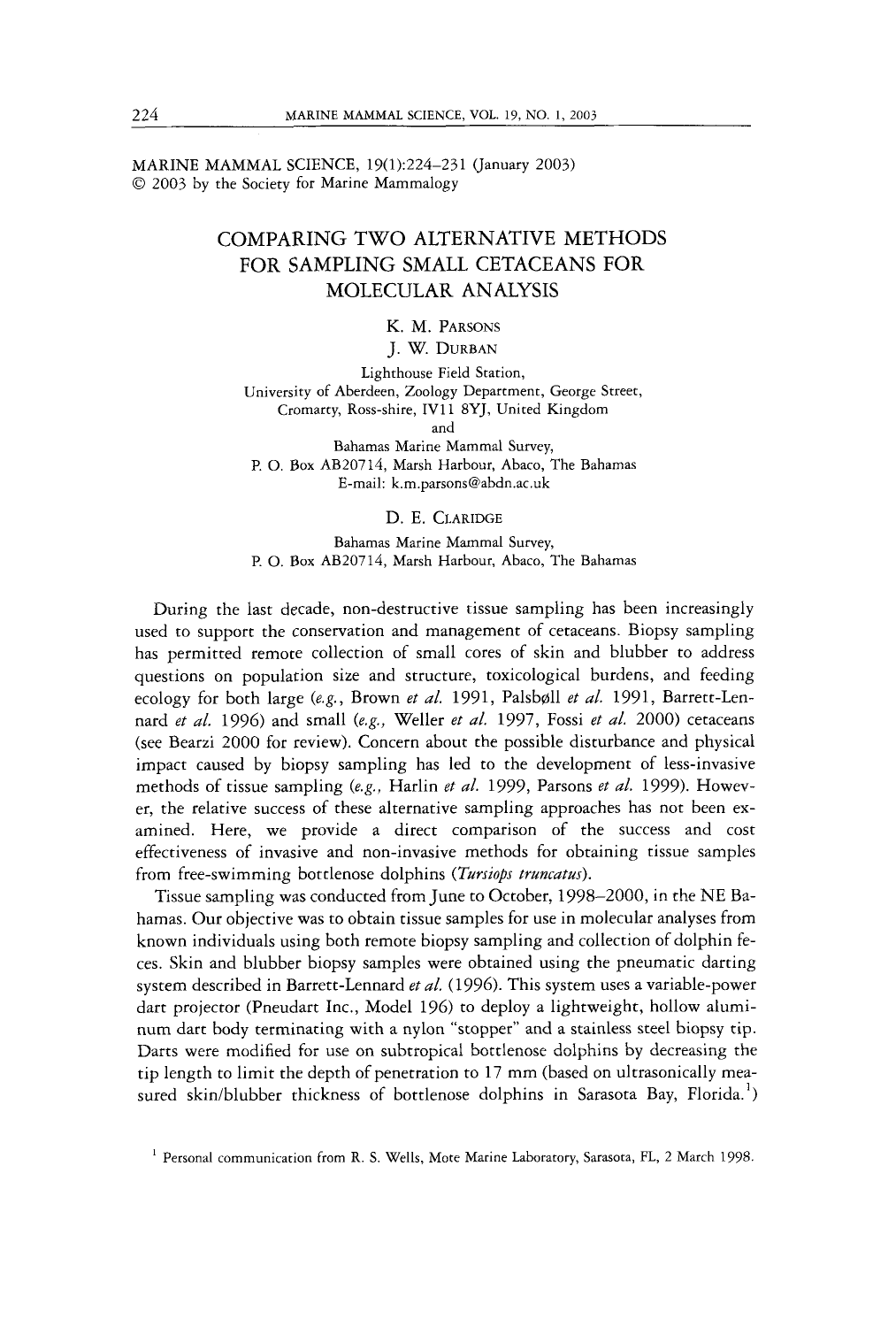Corresponding to the decrease in tip length, the length of the aluminum dart body was shortened from 138 mm to 104 mm, thereby decreasing the overall mass of the dart by 1.22 g and minimizing the striking energy (Barrett-Lennard *et al.* 1996), while providing sufficient volume to ensure floatation.

Sampling was conducted from vessels ranging from 5 to *7* m in length, powered by single outboard engines. Sampling attempts began only after all individual dolphins within the group had been photographed (Durban *et al. 2000),* and the behavioral state *(e.g.* feeding, foraging, socializing, travelling, or resting) and composition of both the group and the target individual recorded. This ensured that any animal being targeted for biopsy sampling was photographed before the sampling attempt, facilitating individual identification and subsequent monitoring of both behavioral reactions and wound healing. All biopsy-sampling attempts were directed at the dorsal-lateral target region directly below, and extending posterior to, the dorsal fin. Following impact and recoil from the target animal, the floating dart was retrieved, labelled, wrapped in sterile foil, and stored in a cooler for subsequent processing. The behavioral reaction of the target animal, and all other non-target animals, as well as the outcome of every biopsy attempt were recorded. The target animal was reapproached, and a postbiopsy photograph was obtained whenever possible.

A systematic biopsy sampling protocol was developed and strictly adhered to throughout the study to minimize risk to both target and non-target animals. This protocol ensured that biopsy sampling would be attempted only on non-calf animals that were positioned and behaving in such a way that the path to the target area was unimpeded. Sampling was not attempted in rough waters (sea state  $>$  Beaufort 3), when the behavior of the animals was deemed unpredictable, or when animals were tightly grouped and synchronous. Furthermore, a minimum of two personnel practised in biopsy darting, dolphin photo-identification, and boat handling were present for all biopsy attempts. Adherence to this biopsy protocol resulted in many dolphin encounters where sampling could not be attempted, and restricted the total number of biopsies collected throughout the study. Out of 376 dolphin encounters, only 217 (57.7%) were with groups not comprised solely of a female and calf nor a previously biopsied animal, and also met the criteria for both sea state and personnel. In addition, bottlenose dolphins in the study area often engaged in activities where surfacing profiles were typically shallow and, consequently, the biopsy target region remained submerged. Due to these behavioral constraints, only 51 of the 217 (24%) encounters were determined to be suitable for biopsy attempts, and samples were successfully collected on 25 occasions.

During encounters when it was not possible to obtain skin and blubber biopsies, an alternative fecal sampling strategy was adopted. As with the biopsy sampling, we adhered to the photo-identification protocol prior to fecal collection. We obtained fecal samples by towing a snorkeller alongside the boat while following focal groups for extended periods of observation. When defecation was observed, a sample of the sinking feces was collected in a sterile 150-ml plastic vial (Parsons *et al.* 1999). **All** fecal samples were labelled with encounter information and the dolphin's identification number *only* when identification was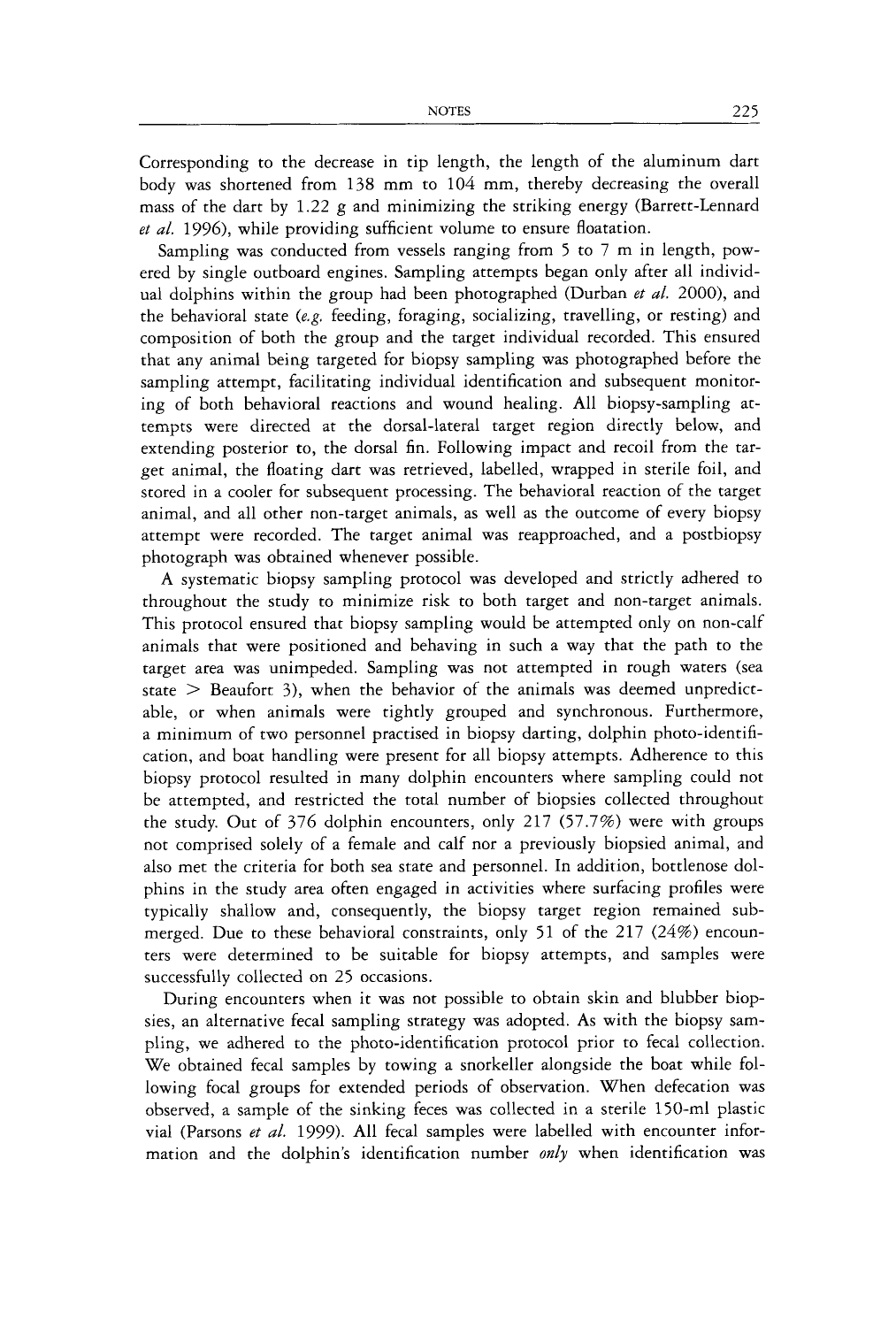deemed unequivocal by an experienced observer. Following collection, excess seawater was decanted and fecal samples were preserved in a salt-saturated DMSO solution and stored at  $-20^{\circ}C$  (Parsons *et al.* 1999, Parsons 2001). When following a dolphin group, we attempted to minimize repeated sampling of the same individuals.

Just as with biopsy sampling, collection of dolphin feces was subject to encounter-specific constraints. Fecal collection was attempted during encounters when dolphins were travelling relatively slowly *(S4.6* km/h) in sea state of Beaufort *S4.* However, defecation was not observed during every fecal sampling attempt, nor was it always possible to collect feces when defecation was observed (e.g. if feces sank too quickly in shallow waters, or was too diffuse to collect). Detailed encounter records were examined for *77* encounters between May 1999 and October 2000. During this period, fecal collection was attempted on *31* encounters, and samples were successfully collected during 15 *(48%)* of these attempts. Although defecation was not observed during every attempt, *42%* of successful attempts resulted in the collection of multiple samples  $(\bar{x} = 1.83 \pm 1.20 \text{ SD})$ .

Over the study period 25 biopsy samples and *44* fecal samples were collected. Only 29 *(66%)* of the fecal samples could be assigned to individually identified dolphins at the time of sampling (and later confirmed by examining photographs), however, this was increased to *37 (84%)* following molecular analyses. These eight additional individual assignments were made possible because encounter information recorded at the time of collection enabled the identification of duplicate samples *past hac* with reference to molecular-determined sex, mitochondrial control region haplotypes, and microsatellite genotypes from fecalextracted dolphin DNA. Fecal samples were obtained from *23* different dolphins based on field identifications, but subsequent molecular assignment of unidentified samples revealed an additional five individuals, for a total of 28 individual dolphins. From both the field-based and molecular assignments it was evident that some individuals were sampled more than once (Fig. l), as it was not always possible to "target" and collect samples from specific animals. In contrast, multiple biopsy samples were never obtained from the same individual because it was always possible to predetermine the sampled animal.

Biopsy samples were obtained from *25* different individuals, *16* males and 9 females. In addition to skin samples, 72% of tissue biopsies contained blubber cores. Although all biopsy dart impacts were within the intended target area, the dart struck the target animal but did not retain a sample on seven occasions. All but two of these incidences occurred during the first year of sampling. Prior to the second season, manufacturing of new stainless steel biopsy tips with a more precise internal bevel angle (inclusive angle  $= 8^{\circ}$ ) resulted in a greater sampleper-hit success rate in subsequent years *(64%* in 1998, compared to 85% and *83%* in 1999 and 2000, respectively).

All biopsy dart impacts  $(n = 32)$  were within the target area on the intended target animal, and non-target animals were never contacted with a biopsy dart. Reactions to the dart impact varied among the individuals (Table 1); however, the intensity and variety of the behavioral reaction was comparable in those at-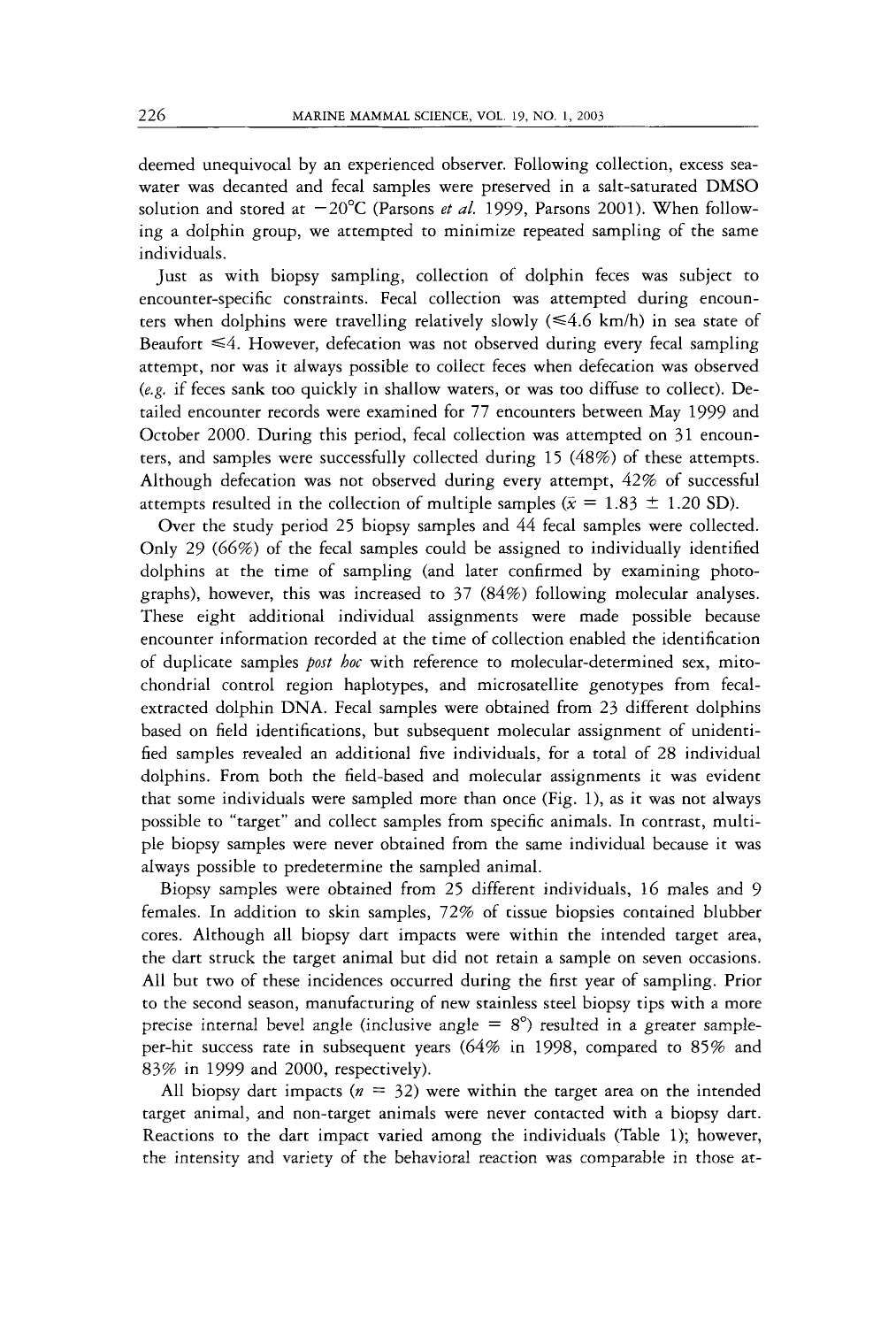

*Figwe 1.* Frequency distribution of number of different fecal samples collected from individual bottlenose dolphins determined by field identifications (black bars) and by molecular identification of samples assigned to photographically documented dolphin groups, where individual identificarion at time of sample collection was unknown (gray bars).

tempts that did and did not pull a sample. The majority (22 out of 25) of the sampled individuals exhibited a minor response that ranged from no visible reaction to a small tail flick and immediate dive, but resumed their previous surfacing pattern after *<4* surfacings (Table 1). This reaction was very similar to, and often less than, the startle reaction displayed by an animal when the dart did not make contact with the targeted animal, but struck the water nearby. Three animals displayed a strong reaction (a breach) to a biopsy dart that did not immediately recoil, however, even these reactions were immediate and of short duration *(<3* min). All three of these animals were approached and photographed immediately following the biopsy attempt, and repeatedly during subsequent encounters, No visible reaction was detected among the non-target dolphins present during any of the biopsy encounters.

Only one biopsy attempt resulted in a dart that struck the target region on an adult animal and stuck for a prolonged period of time. In this instance, the dart remained attached to the animal by a very thin tissue fragment, and was observed hanging limp and lying parallel to the dolphin's body on subsequent surfacings. The dolphin exhibited no visible reaction to the dart's presence and was observed interacting with other animals during the 56-min post-biopsy focal follow (the focal follow was terminated at this point due to deteriorating weather conditions). When we re-encountered the individual 19 h later, the dart was no longer present, and the dolphin's behavior was consistent with the rest of the group, exhibiting no discernible negative reaction to the biopsy vessel.

In total, *28* out of *32 (88%)* of the animals that were struck with a biopsy dart were subsequently documented with a high quality photograph on at least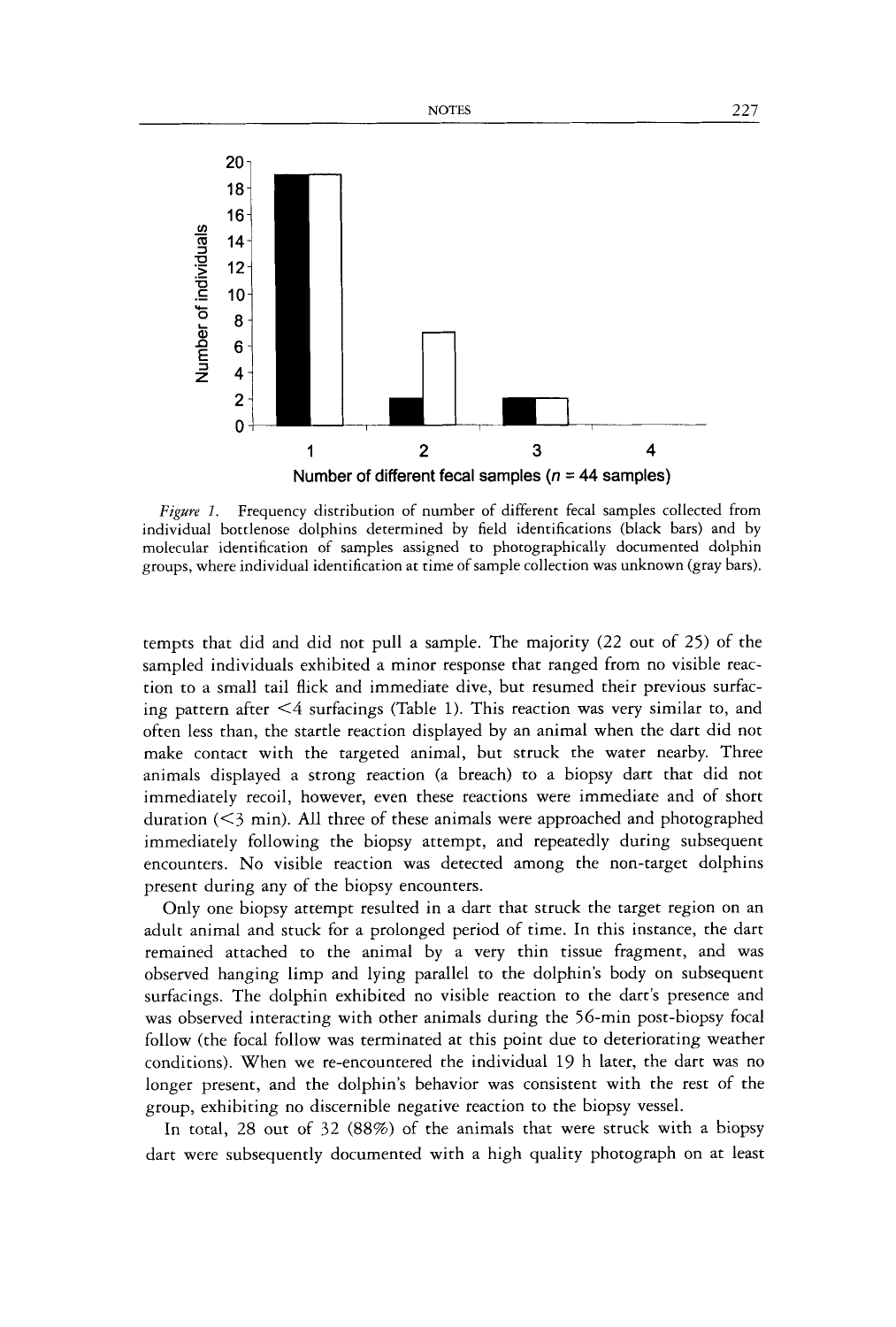*Tuhle 1.* Summary of biopsy attempts and apparent behavioral reactions. Reactions were defined as: no visible  $=$  no visible reaction; slight  $=$  flinch and/or or immediate dive; minor  $=$  tail flick/kick and immediate dive; moderate  $=$  tail slap and acceleration away from vessel; strong  $=$  breach; persistent  $=$  reaction to biopsy vessel persists beyond immediate encounter.

|                     | Behavioral Reaction                     |  |  |  |  |            |  |
|---------------------|-----------------------------------------|--|--|--|--|------------|--|
|                     | No visible Slight Minor Moderate Strong |  |  |  |  | Persistent |  |
| Sample $(n = 25)$   |                                         |  |  |  |  |            |  |
| No sample $(n = 7)$ |                                         |  |  |  |  |            |  |

one different day following the biopsy attempt. The number of different days on which individual dolphins were encountered following the biopsy event varied from one to 16 d  $(\bar{x} = 5.70 \pm 4.66)$ , spanning a period of up to 22 mo. Repeated photo-documentation of darted animals enabled us to document biopsy wounds and monitor their healing rates postbiopsy. Based upon high-quality photographs, wounds appear to be "closed" (covered by epidermal tissue) but pale in coloration after approximately 30 d, and visually undetectable after one year (Fig. 2). The observed pattern and timing of healing was consistent with the rates of surgical biopsy wound healing reported by Weller *et a/.* (1997). This type of individual-based monitoring proved valuable in examining both the rate of wound healing and postbiopsy behavioral responses.

Both fecal collection and biopsy sampling provided useful tissue samples from bottlenose dolphins, but the success of these two methods differed in several key aspects. When conducted simultaneously with photo-identification, biopsy sampling permits analysis of samples with respect to individual-based social and ecological data. In contrast, a maximum of only *84%* of fecal samples could be assigned to individually identified dolphins and 93% of fecal samples were of sufficient quality and quantity to permit successful amplification of dolphin mitochondrial DNA. Furthermore, of those fecal samples that yielded high quality mtDNA, some did not yield sufficient quantity to enable reliable microsatellite genotyping at all 17 loci screened  $(\bar{x} = 13 \pm 3.97)$ . In contrast, 100% of skin biopsy samples yielded DNA of sufficient quality and quantity to provide reliable mitochondrial and nuclear molecular data (mean number of microsatellite loci typed =  $16.6 \pm 0.957$ ).

Because of the difference in sample type, the two methods differ markedly in laboratory sample analysis costs. The cost of molecular analysis of fecal samples is approximately four times that of skin biopsy samples, and considerably more time consuming, when striving to obtain reliable genetic data from fecal DNA of comparatively low quality and quantity (Parsons *et al.* 1999, Parsons 2001). The two methods also differ in sample collection costs. Ignoring costs of personnel time and boat surveys (which are assumed constant) the expenses incurred for fecal sampling are approximately US\$1.70 per sample for equipment and sample preservation. In contrast, biopsy sampling (using the described darting system) costs approximately US\$28 per sample, however this cost will depreciate with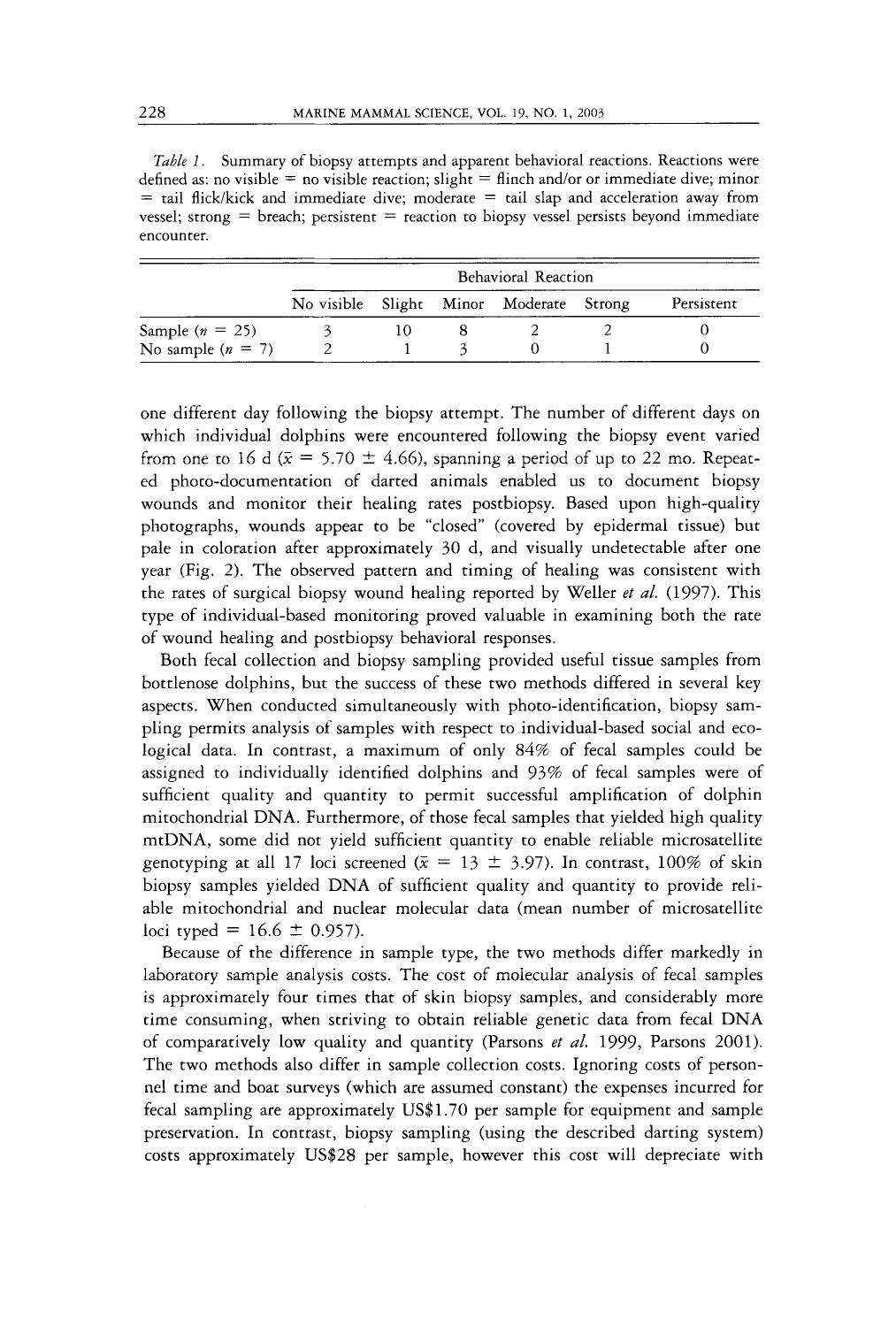

Figure 2. Repeated photo-documentation of biopsy darted individual dolphins. Photographs of six different individuals displayed, illustrating healing of biopsy wounds over varying time periods. Labels above each photograph correspond to number of days elapsed postbiopsy.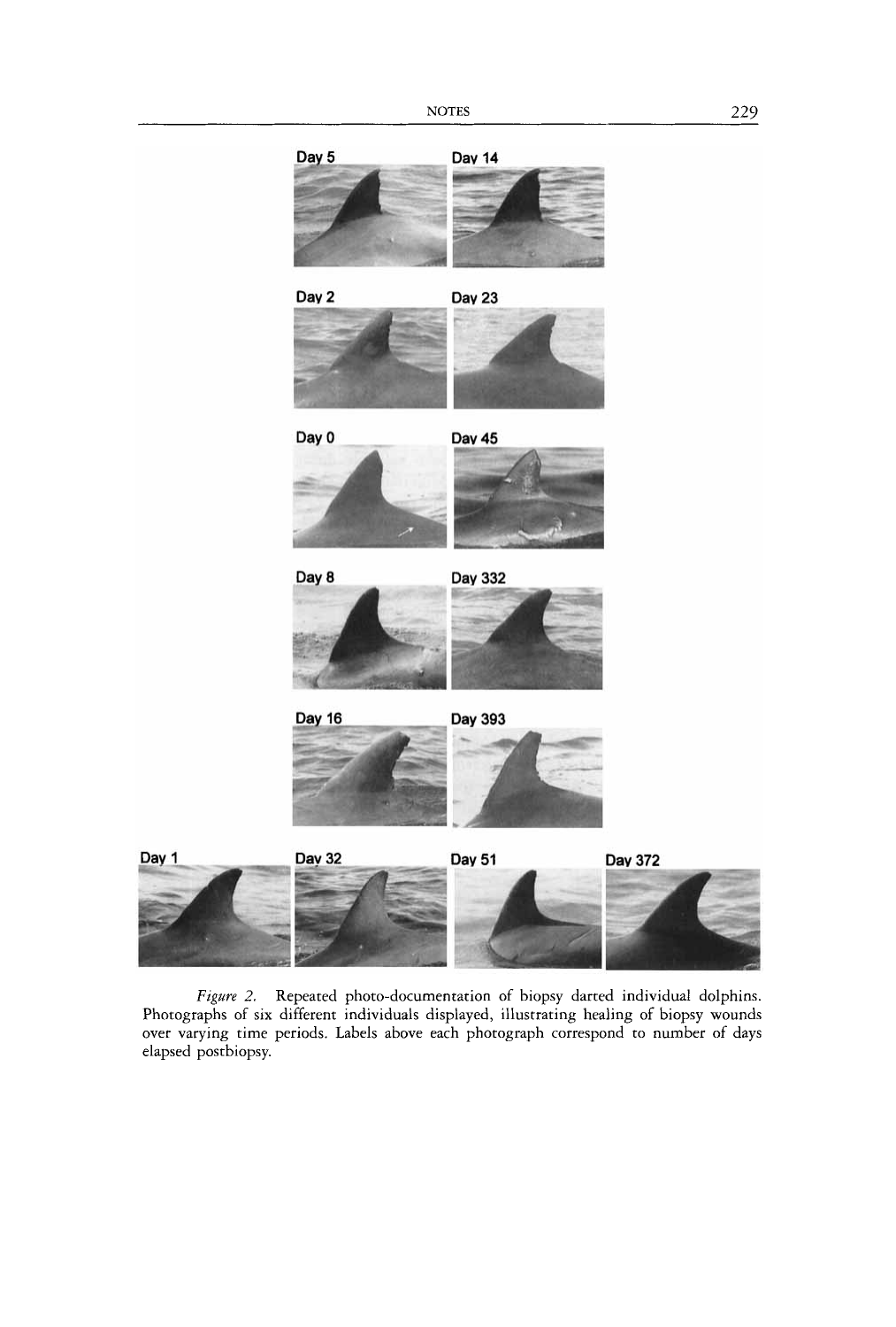every additional sample obtained as much of the cost is due to the initial expense of the dart projector and dart manufacture. Therefore, despite its relative inefficiency, low collection costs initially make fecal sampling the most costeffective method of collecting usable molecular data. However, owing to the comparatively low sample analysis costs, the biopsy method will become the most cost-effective method as the sample number increases.

While cost may be a factor when adopting a sampling strategy, it is important to consider the range of analyses and the breadth of information that can be obtained from samples. In addition to molecular genetic applications, tissue samples can be valuable for a variety of applications. Seventy-two percent of the biopsy samples collected during this study yielded blubber cores in addition to skin samples. These blubber samples proved useful in a preliminary assessment of the organochlorine contaminant burden of Bahamas bottlenose dolphins (unpublished data). In addition to organochlorine contaminants analyses (e.g., Aguilar *et al.* 2002), blubber cores can yield valuable information on foraging distribution and diet through fatty acid signature analysis *(e.g.,* Iverson *et al.*  1997). If preserved appropriately, skin subsamples can be used for cytochrome *P450* (Troisi and Mason 1997) and stable isotope assays (Hooker *et al. 2001),* in addition to molecular analyses and population genetic applications. While fecal samples may not prove useful in the same assays as biopsy samples, the potential exists for their use in alternative applications such as fecal glucocorticoid assays to assess reproductive status and measure physiological stress (Wasser *et al.* 2000, Foley *et al.* 2001).

The two sampling methods employed in this study differ considerably with respect to the unique costs and benefits of each strategy. In addition to the nature of the sample collected and the potential uses of the sample, the study location and behavior of the study population will play an important role in determining which method can be adopted. In situations where biopsy sampling is neither desirable nor possible, alternative non-invasive methods, such as fecal sampling, can be successful. Furthermore, conducting more than one sampling method concurrently can prove useful for maximizing the number of different individuals sampled, particularly where individual behavior or encounter location restrict biopsy sampling opportunities.

### **ACKNOWLEDGMENTS**

We are grateful to M. Brown and D. Bowen for valuable comments on an earlier draft. All fieldwork was conducted as part of the Bahamas Marine Mammal Survey (BMMS), under research permit  $MAF/FIS/12^A$ . BMMS is a research project of the Center for Whale Research and we are indebted to its director Ken Balcomb for his moral and logistic support. This work was supported by an *Earthwatch* field grant from the Center for Field Research; and we are grateful for the assistance of many *Earthwatch* volunteers. Samples were imported under UK CITES permits 208009, 216114, and 227793. **All** laboratory work was conducred by KMP at the University of Aberdeen, funded by an Overseas Research Studentship, and British Council Chevening and NSERC postgraduate scholarships. JWD is funded by a postgraduate scholarship from the Carnegie Trust for the Universities of Scotland. This work would not have been possible without the advice and assistance of Dr. L Barrett-Lennard, and the financial support and encouragement of Dr. P. Thompson.